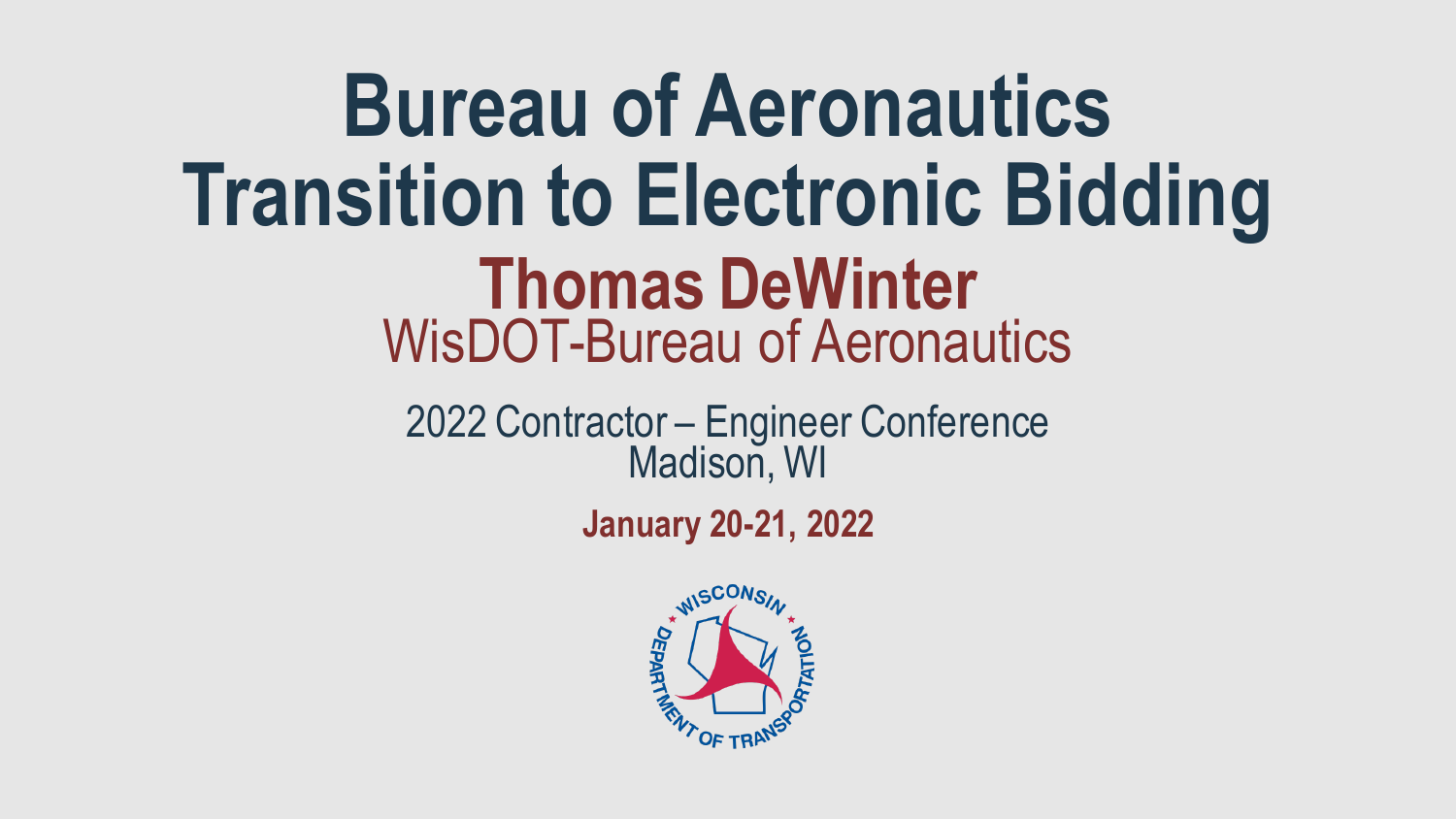#### • 2022 Transition

- Mix of traditional paper bid & Electronically bid projects
- **BOA's bid ad web page clearly delineates Paper vs. Electronic**
- **E** February & March lettings predominately electronically bid
- Goal is for the BOA to bid 100% electronically starting in 2023

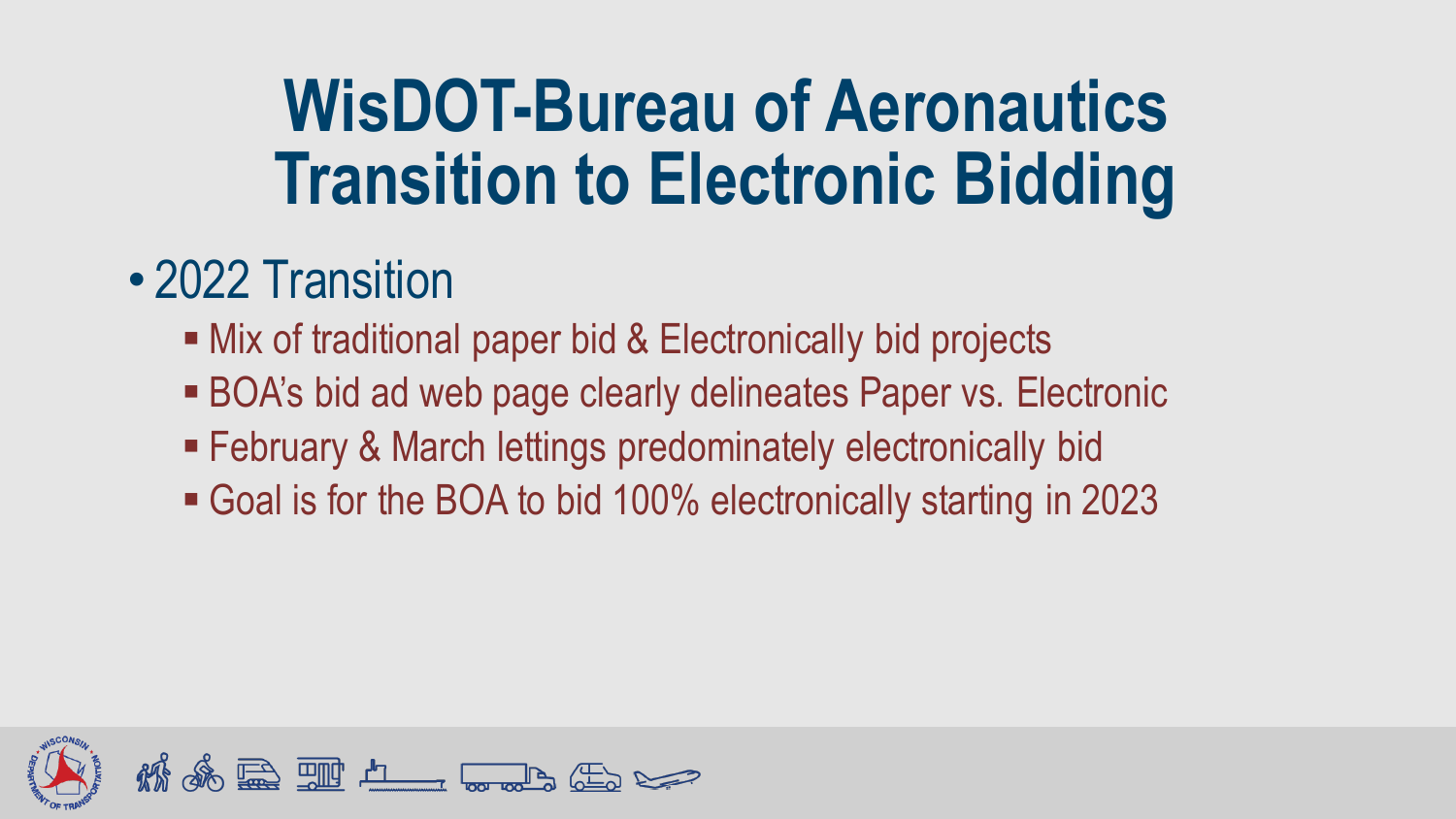- Electronic Bidding Platform
	- Aeronautics will **NOT** be using the same bidding platform as Highways
	- Infotech created both BidX and Bidexpress.com
	- Bidexpress.com was selected due to its flexibility since BidX is so tailored specifically to FHWA process rather than FAA
	- Bidexpress.com also is more flexible when bidding building and equipment projects, as well as dealing with multiple alternates bids commonly used on airport projects.

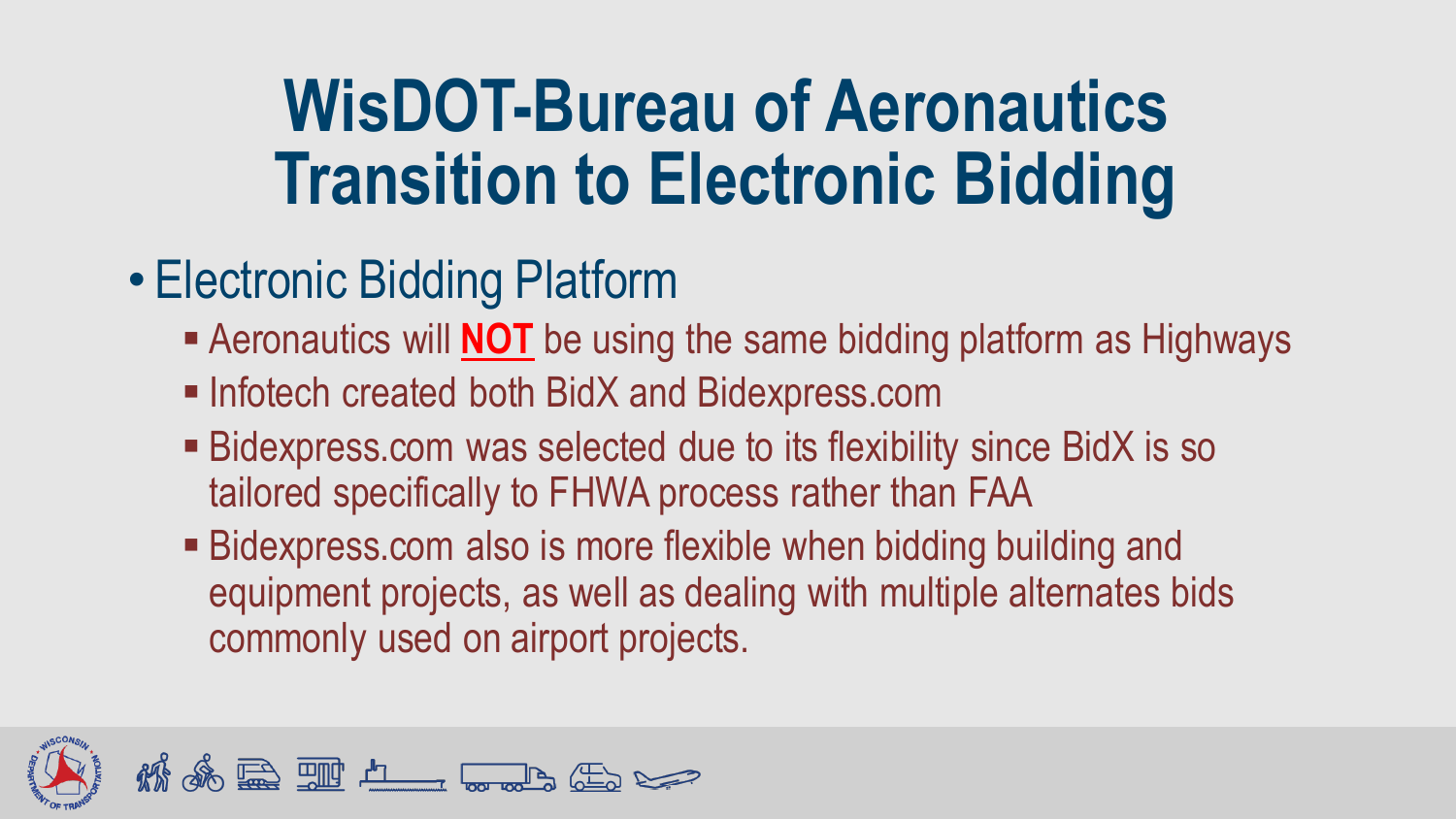#### • Bid Templates

- **Project Plans & Specs are available through Bidexpress.com**
- Bid templates include all necessary components required for a complete bid
- Templates are created to mimic BOA traditional paper bids
- **Platform automatically checks bid for completeness & alert if required items** are incomplete.
- **Template allows completing forms online, or uploading required info such** as Bid Bonds & DBE forms etc

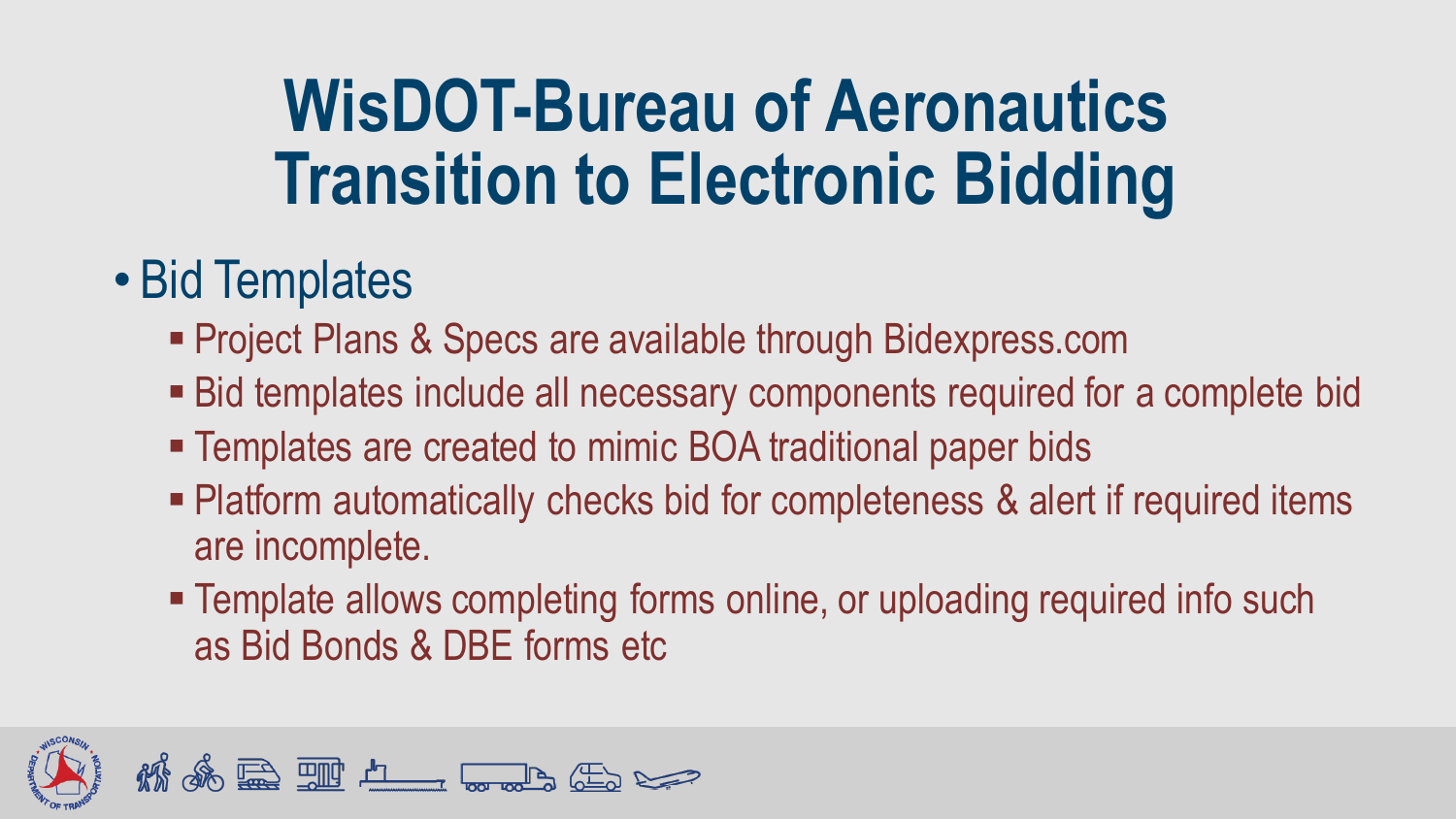#### •**IMPORTANT DIFFERENCES** between BidX & Bidexpress.com

- **EXEQUIRED** for Bidexpress.com
- Free registration is REQUIRED to download plans/specs
- **Unique Digital ID is REQUIRED** for contractors submitting a bid proposal
	- sub contractors do **NOT** need to obtain digital ID
- Recommend multiple individuals obtain Digital ID for redundancy
- Recommend obtaining free Digital ID's ASAP
- Cost for Bid submittal: \$35 per bid, or \$50/mo unlimited bids/mo (selective)

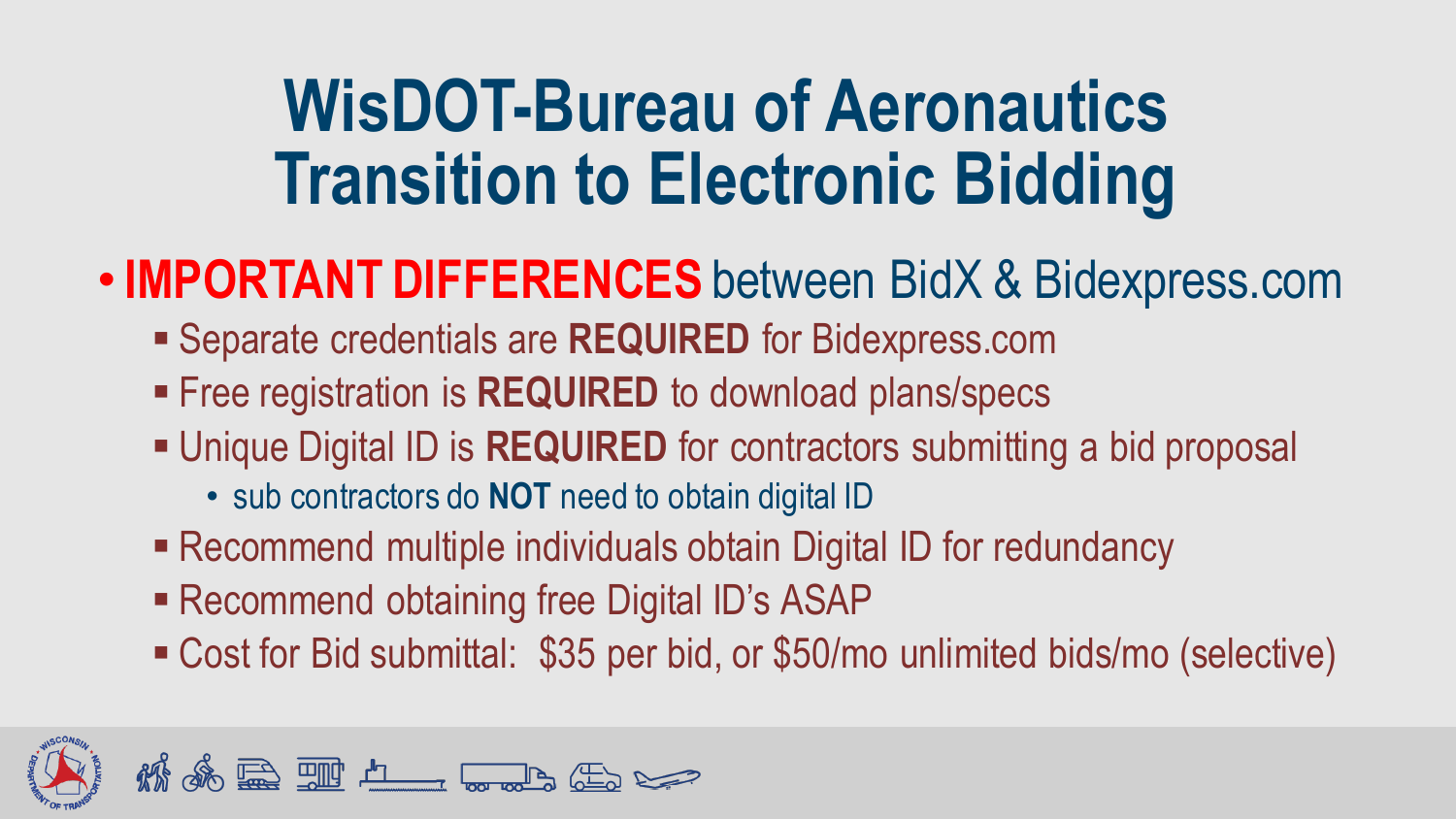### • Other Notes:

- Please visit BOA Bidding info webpage:
	- [Wisconsin Department of Transportation Airport bidding information \(wisconsindot.gov\)](https://wisconsindot.gov/Pages/doing-bus/aeronautics/airports/arpt-bidinfo.aspx)
- Please read electronic bidding Note1 & Note 2 & look for future notes/alerts
- Outstanding workload information
	- **Paper bid:** workload form is submitted to the BOA no later than 24 hours prior to bid.
	- **Electronic bid:** the workload information is integrated into the electronic template and submitted with the bid; **NO PRIOR** submittal is required.